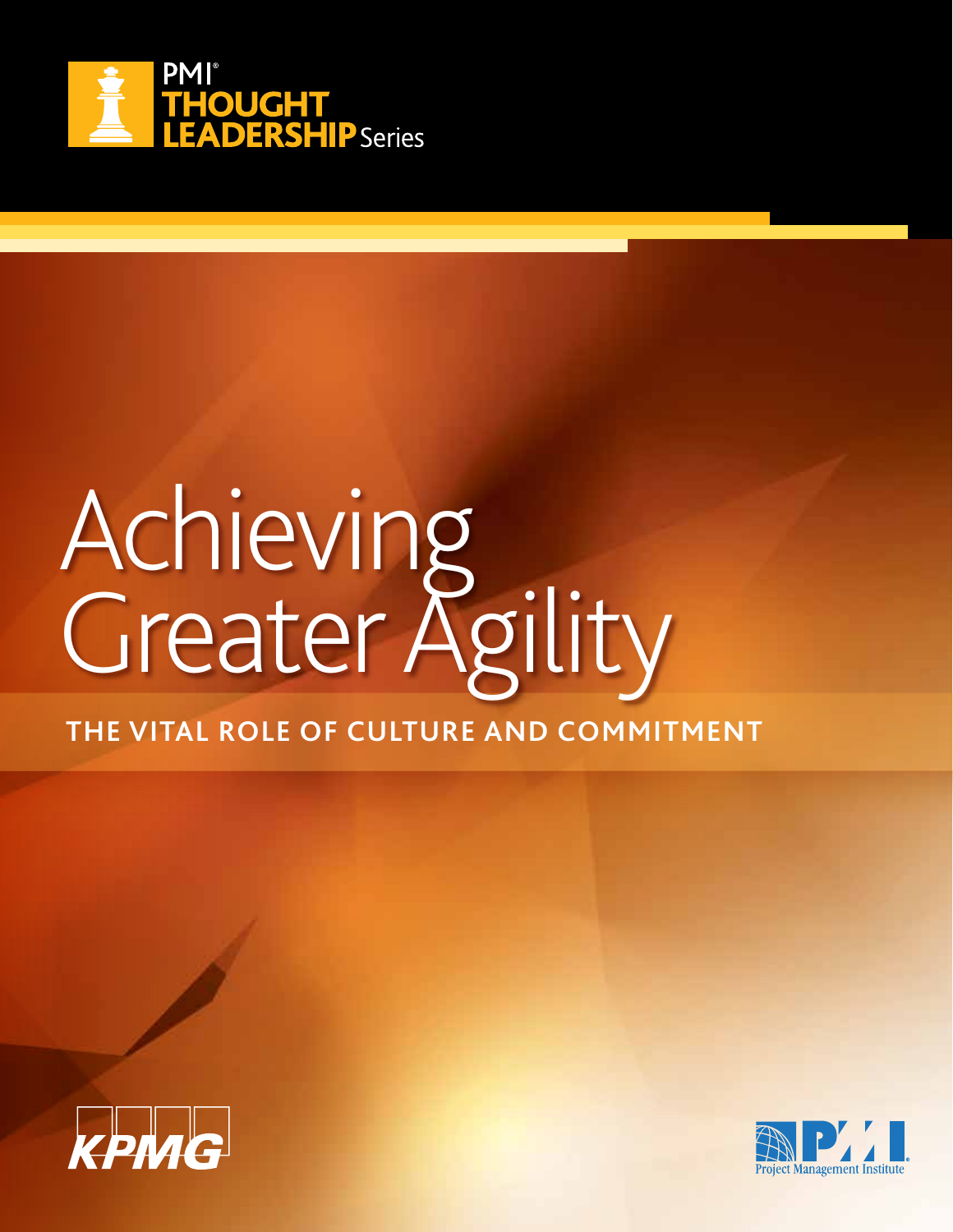### **ABOUT THE REPORTS**

Throughout 2017 we have been studying, analyzing, and reporting on all aspects of agile transformation. Our research includes:



### *Pulse of the Profession®*  **In-Depth Reports**

Achieving Greater Agility: The people and process drivers that accelerate results

The Drivers of Agility: Engaging people and building processes to accelerate results



### **2017 Thought Leadership Series**

Achieving Greater Agility: The vital role of culture and commitment *Developed in collaboration with KPMG*

Achieving Greater Agility: The essential influence of the C-suite *Developed in collaboration with Forbes Insights*

Achieving Greater Agility: The critical need for cross-functional collaboration

#### **ACKNOWLEDGMENTS**

*We would like to thank the authors of this report from KPMG*

Stuart Cullum | *Managing Director, KPMG Program Delivery Services* Howard Bagg | *Director, KPMG Program Delivery Services* Deven Trivedi | *Director, KPMG Program Delivery Services*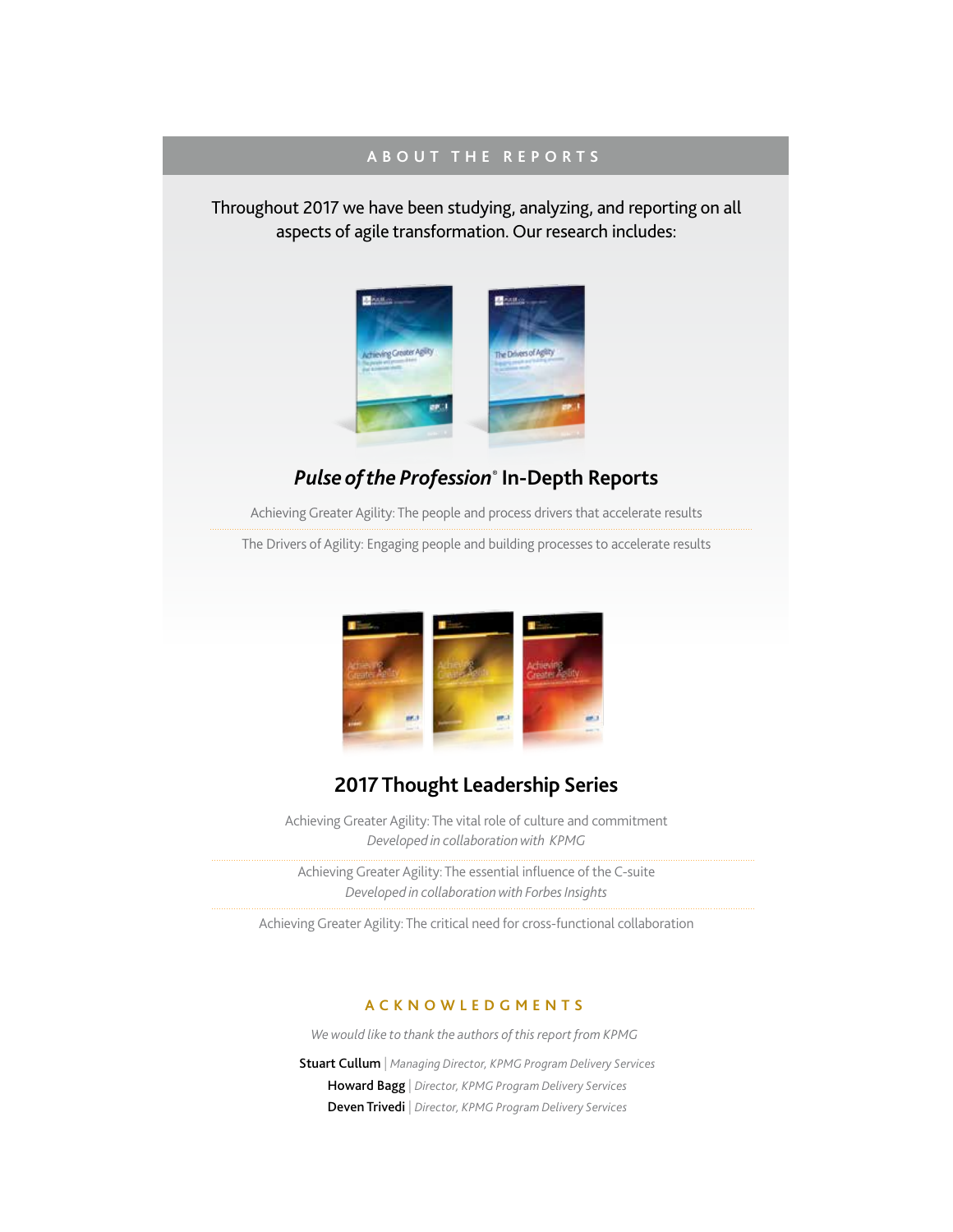# AGILITY



### **Agility: Groundwork for Success**

Agility is about being flexible. Building the capability to react to what is happening. Learning, and then adapting. There's a focus on iteration, interaction, and collaboration. In today's market, those most successful at achieving greater agility are able to respond quickly and effectively to remove roadblocks. They switch priorities effortlessly and dive headfirst into market changes.

In fact, our research confirms that the most important factor influencing project success rates is an organization's agility level. Agility is even more important than project approach—the greater the agility, the better the outcomes: financial results, customer satisfaction, project metrics, strategy implementation, and benefits realization.

We confirmed this in our comprehensive yearlong study of agile transformation. Our report series addresses how people, process, and culture impact the quest for greater agility and innovation. In taking a look at the roles in agile transformation, we recognize that:

- All project management approaches—predictive, agile, and a hybrid of the two—support agility.
- ▶ The PMO can be a beacon or enabler of greater agility.
- People and processes are important for higher levels of agility, and culture is the key that unlocks agility's value.

Cross-functional collaboration, an innovative attitude, and support are essential as an organization moves through an agile transformation. If well-trained people, effective processes, and a supportive culture are employed together to build greater agility, organizations have a strong foundation for success.

From there, it's up to us to drive positive change. Everyone in the organization has a role to play in an agile transformation—most of all those of you in the project delivery area. During the journey, there will be many new challenges that require acting and thinking differently—and we shouldn't avoid change because we are afraid to fail. Instead, let's focus on learning from our courageous efforts, and if we fail, accept it as valuable input to our next attempt. Because that's how we grow. As Bill Gates put it: "It's fine to celebrate success but it is more important to heed the lessons of failure."

Let's do great things together!

Mood a Sangley

**Mark A. Langley** PMI President and CEO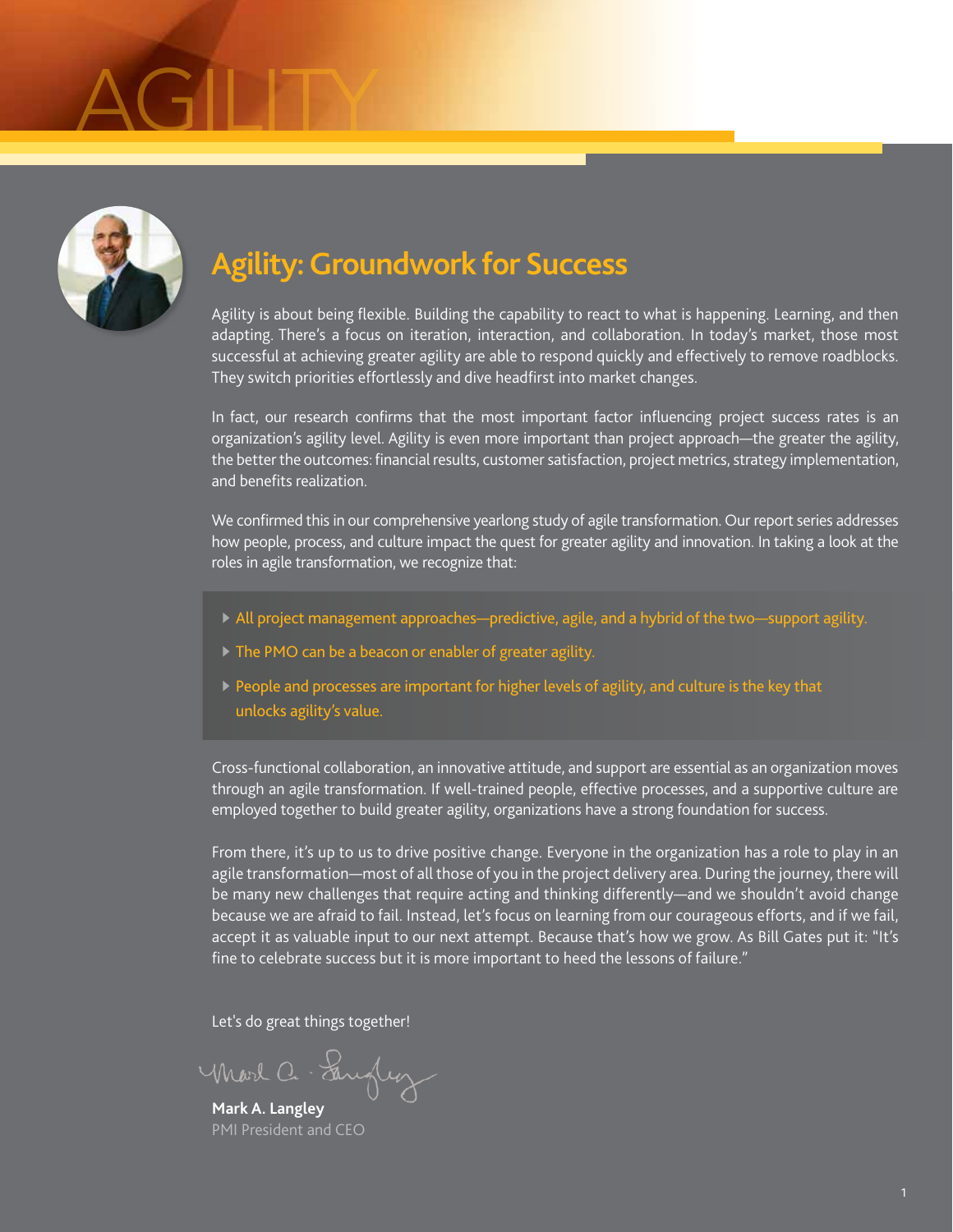### **SEEKING AGILITY:** Insights from Experts

Although many organizations recognize that agility enables better responses to changing business conditions, few have taken the necessary steps to reach that goal. We see from our yearlong research on agile transformation that the majority value agility, yet only a small percentage are achieving it. We turned to Rita McGrath, PhD, strategic management expert, and Tony Scott, innovative leader in information technology, for insights into ways to improve, asking them: **What do you consider the most important aspects of culture when seeking greater organizational agility?**



*Dr. Rita McGrath is a globally recognized thought leader who focuses on innovation and growth during times of uncertainty. She works with boards, CEOs, and senior executives to think strategically, even in today's rapidly changing and volatile environments. She received the #1 achievement award in strategy from the prestigious management rankings group Thinkers50. She is a regular speaker in exclusive events such as the Drucker Forum and various CEO Summits. She is working on a new book about strategic inflection points.*

### **Dr. Rita McGrath**

In my view, the biggest change from a traditionally run organization to an agile one is the extent to which its operating model rests on trust. When people trust one another, great things can happen.

Trust is conducive to psychological safety, which is correlated with faster, better, decision making, and more accurate information. It allows people to take individual initiative without fear. Trust also facilitates learning when things don't go as expected; and vastly reduces the amount of time people spend reminding one another of deadlines, following up, and designing contingency plans. It reduces the amount of time people spend in meetings simply to defend their turf or gather information, and increases people's willingness to communicate openly.

Building teams in which members trust one another is a key leadership activity in the quest for organizational agility. Lead by example—model the behavior you would like to see others emulate. Make trust an explicit value explained in a team charter, clearly laying out which behaviors are desired and which are not. Specify roles clearly. Have people work on joint projects to build confidence in one another. Make sure violations of trust norms are addressed, ideally openly. It can also be helpful to assess one another's learning or social styles to increase understanding of the different ways in which people solve problems. Create opportunities for people to be together in person.

Finally, it can be helpful to regularly assess the effectiveness with which a team works together with a diagnostic or survey that can provide data points for where a team might need to do some joint work.



*An innovative leader in information technology for global brands and the federal government, Tony Scott has spent his distinguished career developing leading-edge approaches to enterprise cybersecurity and advocating for the transformational power of digital modernization. Over a 40-year career, Mr. Scott has shaped groundbreaking information technology solutions at some of the world's most recognizable brands, including Microsoft, General Motors, VMware, and The Walt Disney Company.*

### **Tony Scott**

In my experience, leadership behavior is the single most important aspect of an organizational culture. When leadership behavior consistently recognizes and rewards the right things—in terms of organizational goals, people, initiatives—it sets the stage for many other cultural changes to happen. If leadership is not consistent about recognizing and rewarding the "right" kind of agile behavior, culture is unlikely to change.

Second, agility is often a function of risk tolerance. Organizations that have a low risk tolerance (in at least some areas of their enterprise) often put in place organization-wide processes and grow cultural norms that can stunt agility, even in parts of the organization where the risks are very low. A great discussion that many low risk tolerance organizations can have is to figure out in a structured way how much agility (and risk) they can tolerate in all of their functions, and begin immediately to optimize agility where there is opportunity.

Third, the ability to be agile can often be viewed as the "enemy" of planning and strategy. The best organizations tie their agile experiments and culture to their planning and strategic initiatives to determine the best approach to achieve organization goals and strategic outcomes. In these institutions, doing something differently is not the end goal. Failure must be accepted as being culturally okay to some degree. Doing it differently means finding a way to improve outcomes.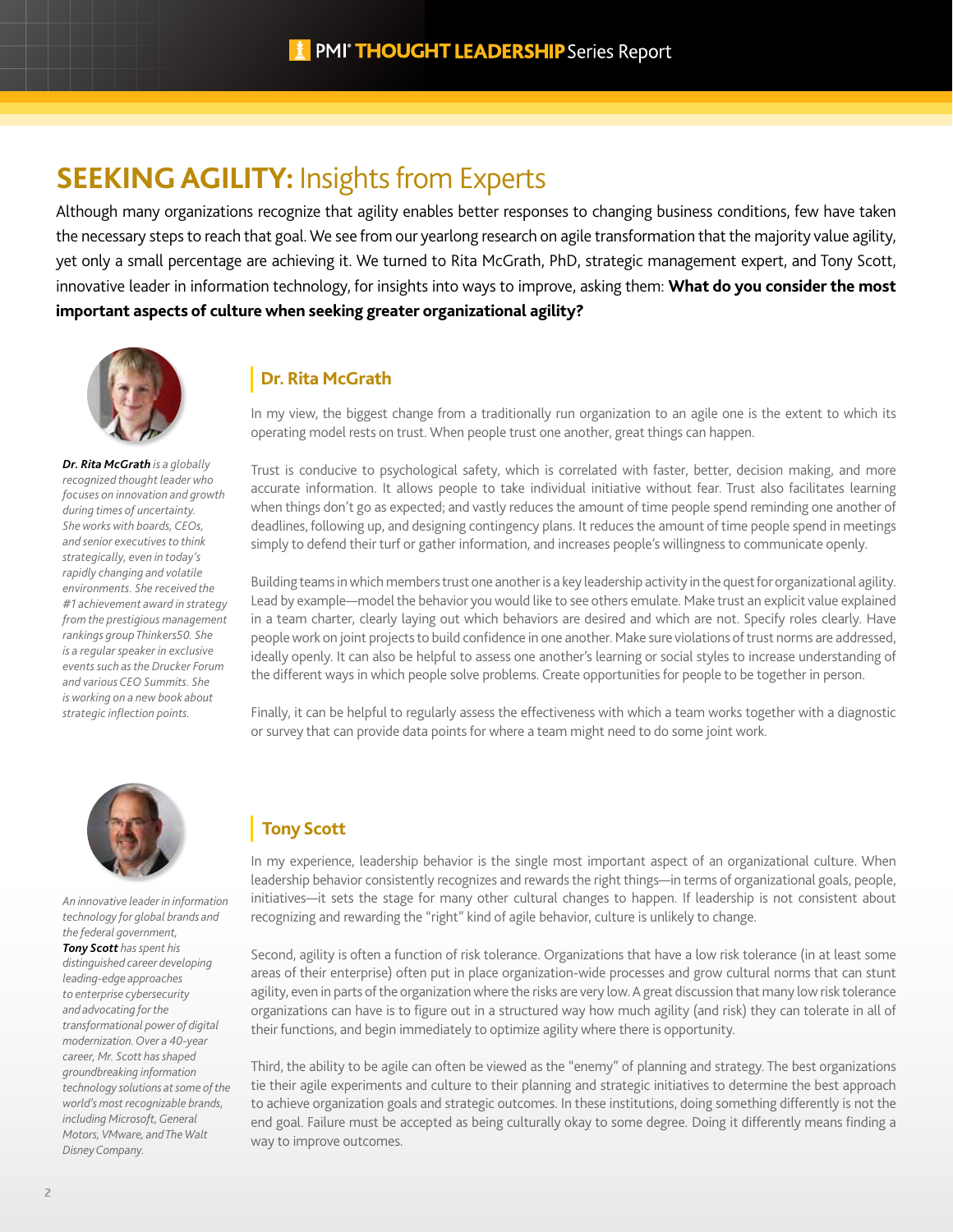## Executive Summary

It is becoming increasingly clear to CEOs that an organization's success is dependent on its ability to adapt and respond to the changing external market condition. An agile organization embraces change by moving quickly, decisively, and effectively to anticipate, initiate, and take advantage of change, yet remains robust enough to absorb any setbacks. Organizational agility is not just about being fast, it also implies the capacity to remain in touch with customer needs.

### 92%

In the Forbes Insight/PMI survey, 92 percent of respondents said that organizational agility is critical to business success, yet only 27 percent regarded themselves as highly agile.

(Source: *Achieving Greater Agility: The essential influence of the C-suite,* PMI, 2017.)

 $27%$ 

"For us, agility is adaptability, being flexible, reacting to what is happening, learning, and then adapting."

**FELIX HIERONYMI** | Project Leader for

*Source: Achieving Greater Agility: The essential influence of the C-suite.*

Transforming an organization to improve agility is challenging and most organizations are falling short of their intended goal. These headwinds can be caused by numbers of reasons:

- $\blacksquare$  Lack of executive sponsorship
- $\blacksquare$  Not being able to change an embedded culture
- $\blacksquare$  Not taking an organization-wide view
- $\blacksquare$  Underestimating the impact of change
- $\blacksquare$  Not planning to support old and new approaches during the transition

There are certain key factors that will help accelerate agile transformation in a sustainable way:

- Take a top-down (or PMO-first) approach, rather than transforming and then scaling
- $\blacksquare$  Establish a formal agile transformation program reporting to the CEO
- $\blacksquare$  Divide the effort to control change impact
- $\blacksquare$  Coordinate change management across the enterprise
- $\blacksquare$  Focus on the people with training and coaching to help them transition to their new roles
- Transform in waves, with associated business, technology and infrastructure groups becoming agile together
- $\blacksquare$  Monitor and drive maturity to achieve maximum benefits and prevent stalling

AGILITY IS NO LONGER OPTIONAL AS CUSTOMER DEMANDS AND MARKET TRENDS CHANGE MORE RAPIDLY BY THE YEAR, WITH ONGOING DIGITAL TRANSFORMATION ACCELERATING THE PROCESS.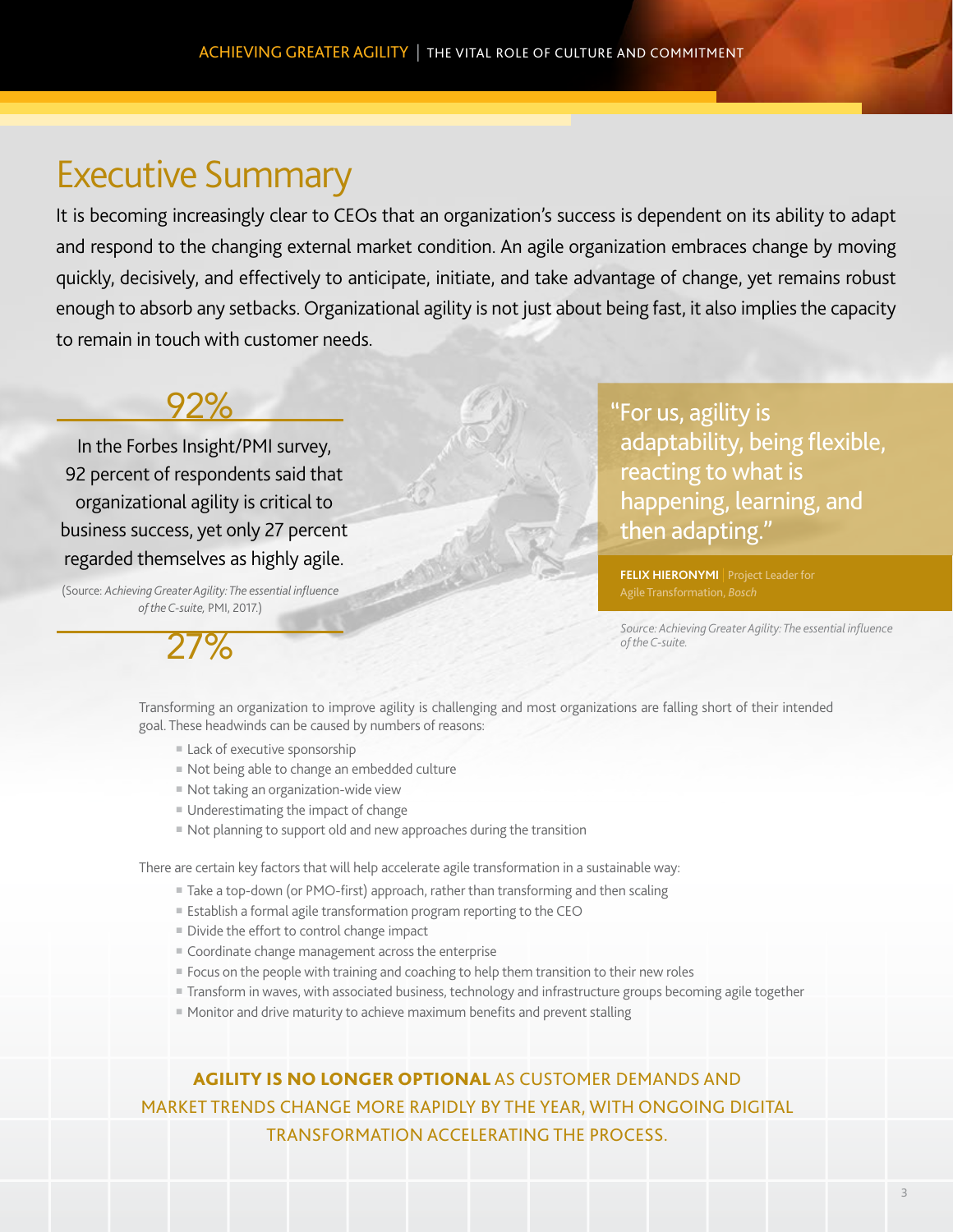# Organizational Agility: Key to Success

Smart organizations change by moving quickly, decisively, and effectively to anticipate, initiate, and take advantage of change, yet remain robust enough to absorb any setbacks. Organizational agility is not just about being fast, it also implies the capacity to remain in touch with customer needs. Transforming is much more than the technology "going agile." It is a change in mindset across the organization to focus on becoming adaptable and driving business value to customers.

The delivery of business value follows three distinct phases, regardless of approach:

- $\blacksquare$  Decide the next best product to build.
- **Build it efficiently and with flexibility.**
- $\blacksquare$  Implement with speed and quality.

Agility can only be truly effective when these delivery phases are blended into a seamless flow of business value. This business value chain includes groups across the enterprise that work together to deliver a predictable flow of value. The least-agile group limits the overall flow along the chain and establishes how agile the organization has or will become.

### Why organizational agility is critical

With digital transformation and innovation being the top two strategic priorities for organizations—both of which require speed to market and the ability to fail fast—it should not come as a surprise that a vast majority of executives see agility as critical to business success. In the Forbes Insight/PMI survey, 92 percent of executives said that organizational agility is critical to business success, yet only 27 percent regarded themselves as highly agile. Of the highly agile group, 41 percent said revenue and/or profits had improved and 50 percent said that increased agility had improved their time to market. (*Achieving Greater Agility: The essential influence of the C-suite,* PMI, 2017).

Agility can produce better outcomes in financial performance, customer centricity, project success, strategy implementation, and benefits realization. As shown in Figure 1, high agility corresponds to better outcomes compared to peer organizations (*Achieving Greater Agility: The need for cross-functional collaboration,* PMI, 2017).

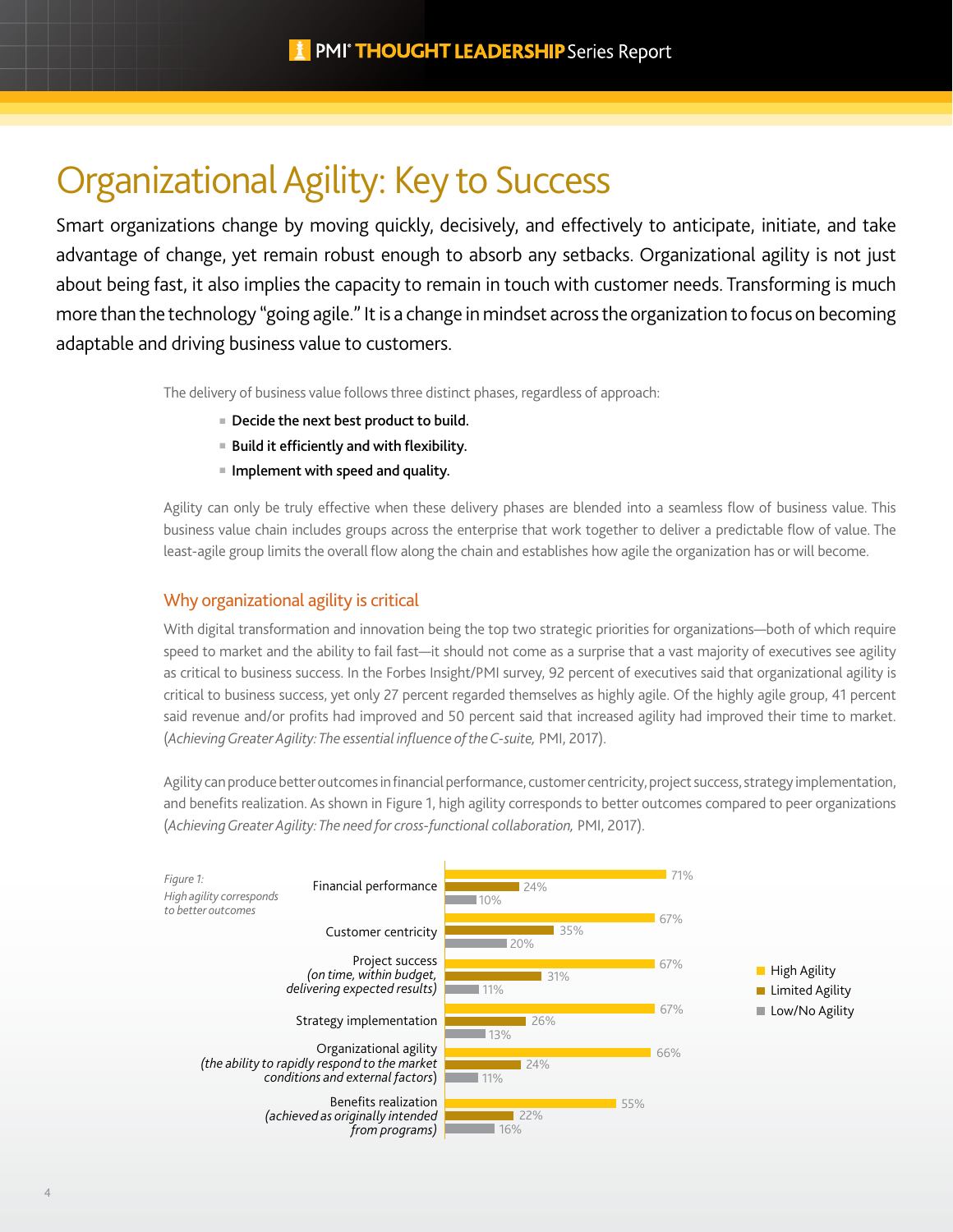# Why do organizations struggle with agile transformation?

If organizational agility is so critical to success, why do so many organizations struggle to achieve it? Most transformations will achieve some degree of success, but they tend to stall at some point for any number of reasons including:

### Lack of executive sponsorship

Unless agile transformation is coming from the top down, it cannot be sustainable in the organization. There are a number of organizations where small teams or groups (like IT) have adopted agile approaches, but to move from agile adoption to agile transformation, senior-level buy-in and funding are necessary.

Achieving culture change is the most important factor in a successful agile transformation. It is critical that the mindset is driven from the highest levels where culture is set. Senior executives need to communicate early and often at all levels of the organization to let their people know that the agile journey will benefit all, and that it is OK for Achieving culture change is the most important factor in a successful agile transformation.

mistakes to be made as long as lessons are learned. Their biggest challenge will be middle management who are concerned about their role in an agile organization and may be reluctant to give up control by empowering delivery teams.

### Not taking an enterprise view

#### *Not establishing a formal, central transformation program*

Agile transformation requires a consistent approach and message across an organization, which can't be achieved if multiple groups run their own programs. A formal program managed by a PMO will enable an efficient enterprise transformation that is uniformly applied across an organization.

#### *Transforming in isolated pockets*

Agile transformation must be achieved across the enterprise and should not be implemented in isolated pockets. Few organizations will be able to take a "big bang" approach and launch agile all at once enterprise-wide. For everyone else, transformation must happen iteratively to allow traditional barriers to be broken down, with collaboration replacing years of customer-supplier relationships.

#### *Technology delivery going alone*

Not including business and infrastructure groups from the very beginning can be fatal to an agile transformation, especially within a complex operating model. Business groups traditionally work with projects and programs that have fixed funding and deliverables, which will limit solution development agility. Technology groups can only deliver business value if their solutions are deployed for customers to use. If infrastructure teams don't transform, deployments can take weeks, causing inventory to build up rather than deliver that value.

#### *Not including other groups early and often*

With traditional approaches, an implementation phase can take weeks or months due to formal user-acceptance testing and the need for sign-offs from all stakeholders. Groups such as cost accounting and risk and compliance will need to rethink their approach in order to support the transformation and help the organization become more agile.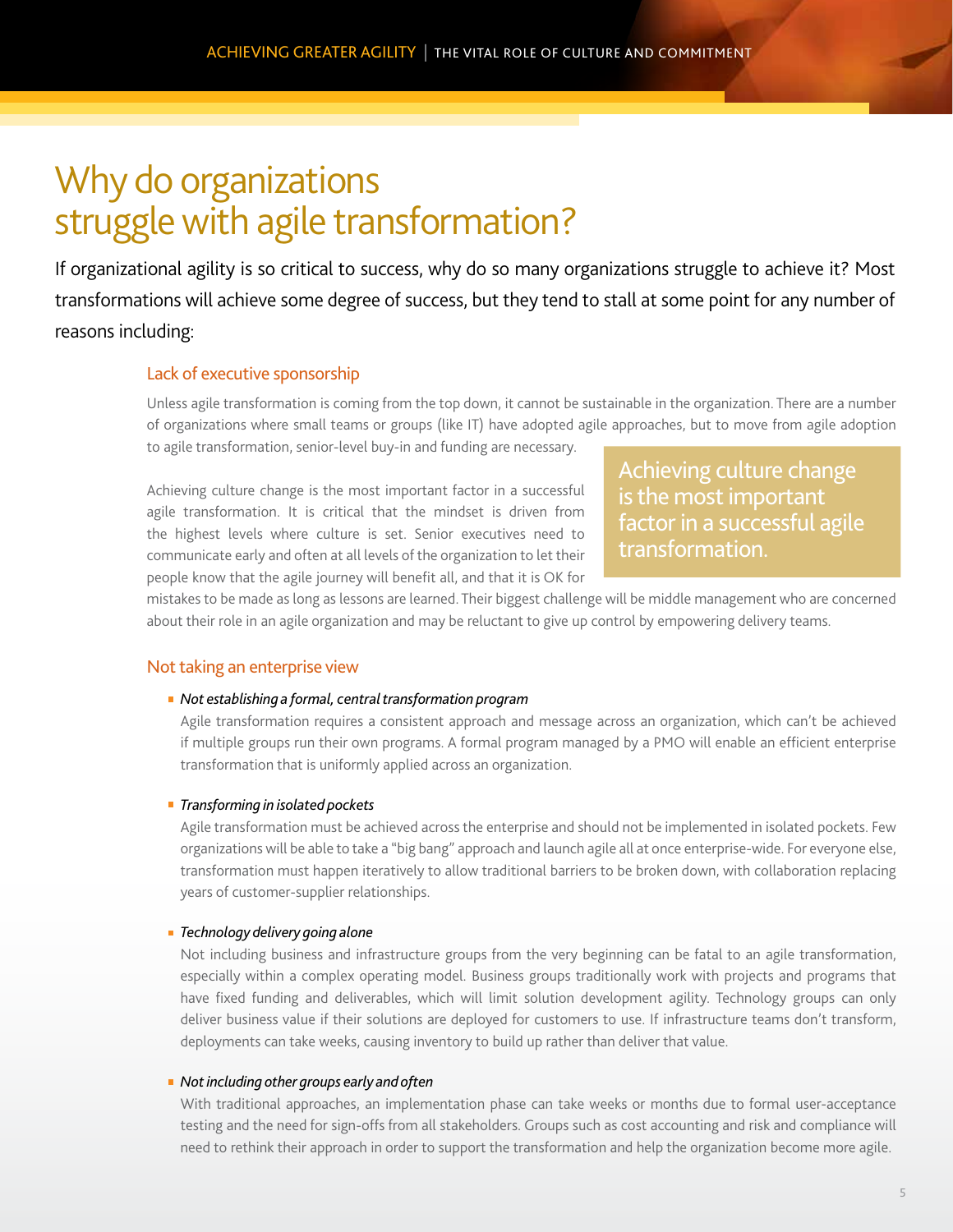### Not considering organizational structure change

An agile transformation will impact the entire organization, even groups that rarely change. The layers of management should be reduced in order to create a lean organization. The organizational structure should be able to facilitate collaboration. Behavioral change management is critical to sustain agile transformation, specifically in the areas of talent management, training/re-skilling, business technology collaboration, and performance management processes.

### Not considering transition time

In reality, most established organizations will not (and most likely should not) become fully agile across all business and technology groups. There will always be initiatives that are best delivered using established project management methods. These initiatives and their associated programs will be hybrid, supporting multiple delivery disciplines not just during transformation, but well beyond.

# Keys to a successful agile transformation

An agile transformation can be very disruptive and impact all corners of an organization so, in most cases, transformation can't happen all at once. Transformation also can't be scattered into many isolated pockets where it might wither and die or where one group impacts the agility of another. Transformation is most effective when all groups associated with a specific business value chain are part of a focused effort and adopt agile at the same time.

> Many organizations choose to start small with a few technology delivery teams, and then expand into a scaling framework and eventually into portfolio management. Adopting this approach increases organizational inertia and limits the agility that can be achieved. We believe that a top-down or "PMO-first" approach would be much more effective, as it:

- Communicates the C-suite message in a consistent way
- Enables collaboration across diverse enterprise groups
- Addresses whole business value chains, allowing end-to-end agility
- **Accepts that multiple approaches must be supported at least** through transformation
- **Transforms/modernizes current approaches before introducing** new ones
- Minimizes friction between traditional phase-based delivery and more modern approaches

### Utilize the PMO as a change agent

PMOs have always coordinated activities across business, technology, and infrastructure groups to deliver business value. They have exactly the skills and the experience needed to successfully drive an agile transformation program through multiple iterations over possibly many years. The PMO is also well placed to accelerate agile maturity after transformation, remove any remaining impediments, and overcome the inevitable friction between teams.

The PMO is uniquely " positioned to foster agility by rallying employees, driving greater adoption of fast-fail strategies, building small and nimble teams, and assigning accountability.

**STUART CULLUM** | Managing Director,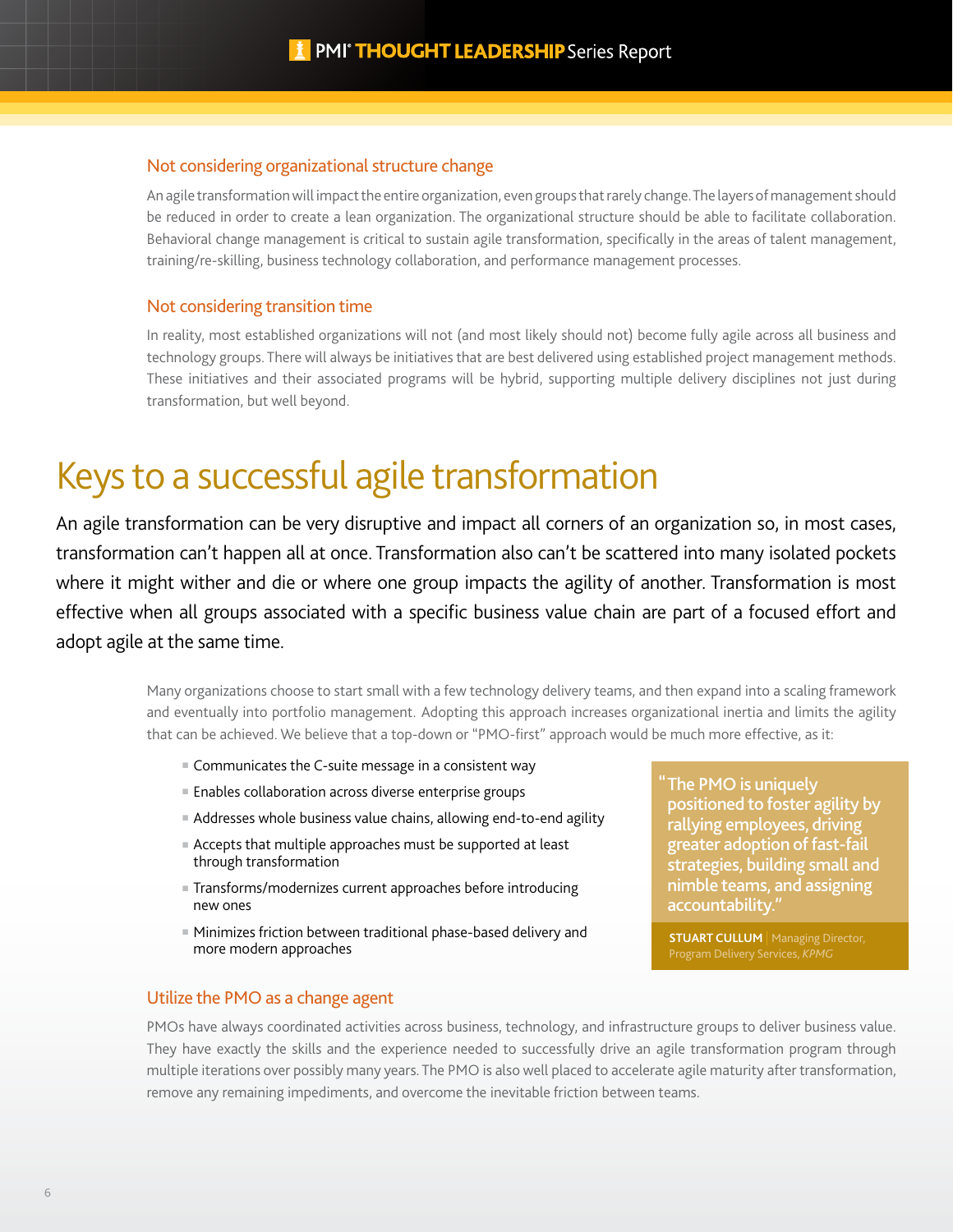### Change the culture

Culture comes first. Moving from a traditional command-and-control approach to more distributed decision making is hard to do and must be driven from the highest levels. There needs to be empowerment at all levels and freedom to fail fast and learn, all of which are very different from the siloed, hierarchical, command-and-control operating models we see today.

C-level sponsorship and promotion is not just a single mention during an employee town hall meeting, but frequent communication and reinforcement by all C-level executives to all levels within an organization.

The key to an agile culture is "establishing 'a leadership that is not driven by hierarchy, but by contributing and achieving something together as a team.'"

**HANNAH FAGER** | Senior Vice President of Human Resources, *Volvo Car Group*

*Source: Achieving Greater Agility: The essential influence of the C-suite*

### Establish a formal agile transformation program

Achieving organizational agility is critical to the entire organization, so agile transformation can't be left to individual groups. It needs a formal program, which is sponsored by the CEO and managed by a PMO to drive progress and remove impediments. A formal program will:

- $\blacksquare$  Establish a framework in which transformation can happen
- $\blacksquare$  Develop strategic capabilities for use within the framework
- Encourage groups that have not worked together to collaborate
- $\blacksquare$  Develop new job roles and organizational structures
- $\blacksquare$  Help transform corporate policies and procedures
- Evaluate agile maturity and report progress

### Divide up the effort

Identifying business value chains and grouping them for transformation is essential. A business value chain includes a business capability, its supporting technology assets (e.g., applications, systems, platforms, etc.), related infrastructure groups, and PMOs.

### Manage the change

Agile transformation impacts what people do, how they do it and, in some cases, where they do it, so it is very easy to exceed people's change capacity without a robust change management program that phases in new ways of working.

### Focus on the people

People will make or break an agile transformation. If they are confident they have a role in the new culture, that they will be trained, and that they will be allowed to make some mistakes along the way, transformation will succeed. If not, they will stick to what they know no matter what and make transformation difficult and painful. The approaches organizations consider to help people through a transformation include the following:

- **Examblish a formal change management program early in the transformation that communicates what is expected,** and acknowledges the employee "what's in it for me" (WIIFM)
- <sup>n</sup> Regard talent management as a distinct part of the program focused on retaining, retraining, and hiring the people needed for the new agile organization
- **Review and update HR and performance processes so that they do not inhibit agility**
- **Ask constantly about the impediments that people are experiencing and how to remove them**

### Transform in waves

It is essential that the business, technology, and infrastructure groups associated with a particular value chain are transformed as a unit to avoid inefficient handoffs and delays. Similar business value chains are grouped and transformed together.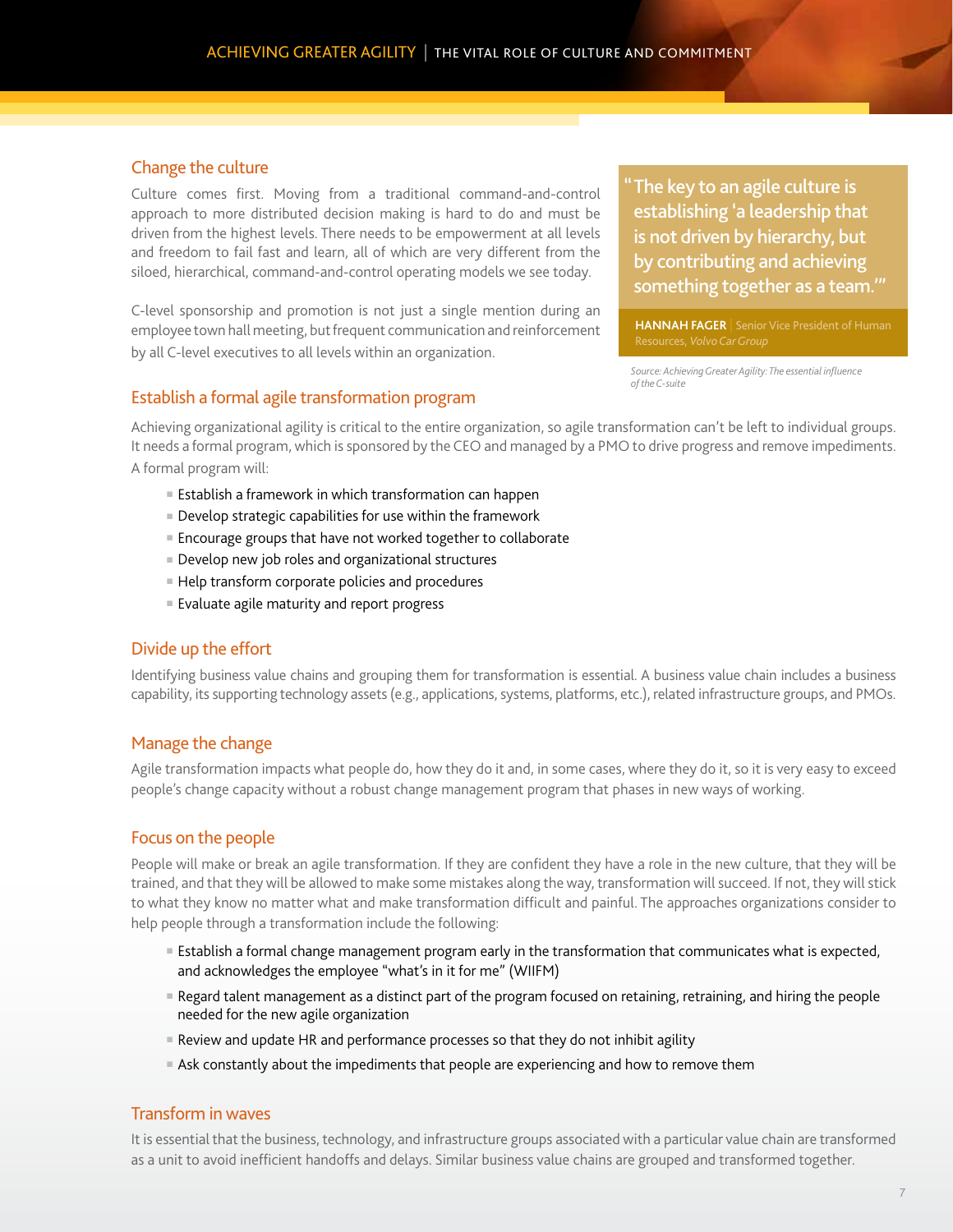## Transformation improves business function effectiveness

When organizations achieve higher agility, business functions operate differently. They identify the most efficient and effective ways to work, and avoid a one-size-fits all approach to value delivery.

### PMOs

Organizational agility requires a hybrid PMO—one capable of supporting many different delivery approaches. This type of PMO can support a range of disciplines, providing command and control for traditional approaches and entrepreneurial enablement for agile teams. A high-functioning PMO is one of the most important factors supporting and enabling agility. This is shown in the Forbes Insight/PMI survey that indicates that 54 percent of the surveyed executives believe that their PMOs are a leading factor of organizational success.

The transformed hybrid PMO will:

- Have an overall, end-to-end view of a business value chain
- **Exerchage some traditional skills and learn some new ones**
- **Provide a consolidated view to senior management regardless of the approach used**
- **Modernize traditional approaches using agile principles to improve predictability and lower risk**
- Support agile approaches and scaling frameworks
- Enable agile portfolio management

### Business Groups

Business groups move away from annual project funding to a more frequent, more transparent backlog approach that feeds technology with a consistent flow of the next best things to build. Their focus shifts from monitoring schedule and cost, to measuring business value delivered, by the capacity that has been funded.

Product owners are empowered to act as the voice of the business in technology and to make day to-day design decisions.

### Technology Delivery

Technology delivery teams will focus on becoming "lean," eliminating wait times associated with distributed teams, and minimizing documentation that is only used internally. They will reorganize into smaller, cross-functional teams that are preferably co-located to improve communication. New ways to work are implemented, emphasizing how to make and meet commitments and show progress, rather than just report it.

### Technology Infrastructure

Technology infrastructure will work with risk and compliance groups to agree on new ways to minimize delays, effectively deploying new business value.

### **Agile transformation won't happen all at once.**

Teams will mature at different speeds as they become more familiar with the new agile world.

PMOs supporting transformation can monitor maturity over time to identify teams that need additional

coaching as well as recognize any impediments that are holding teams back.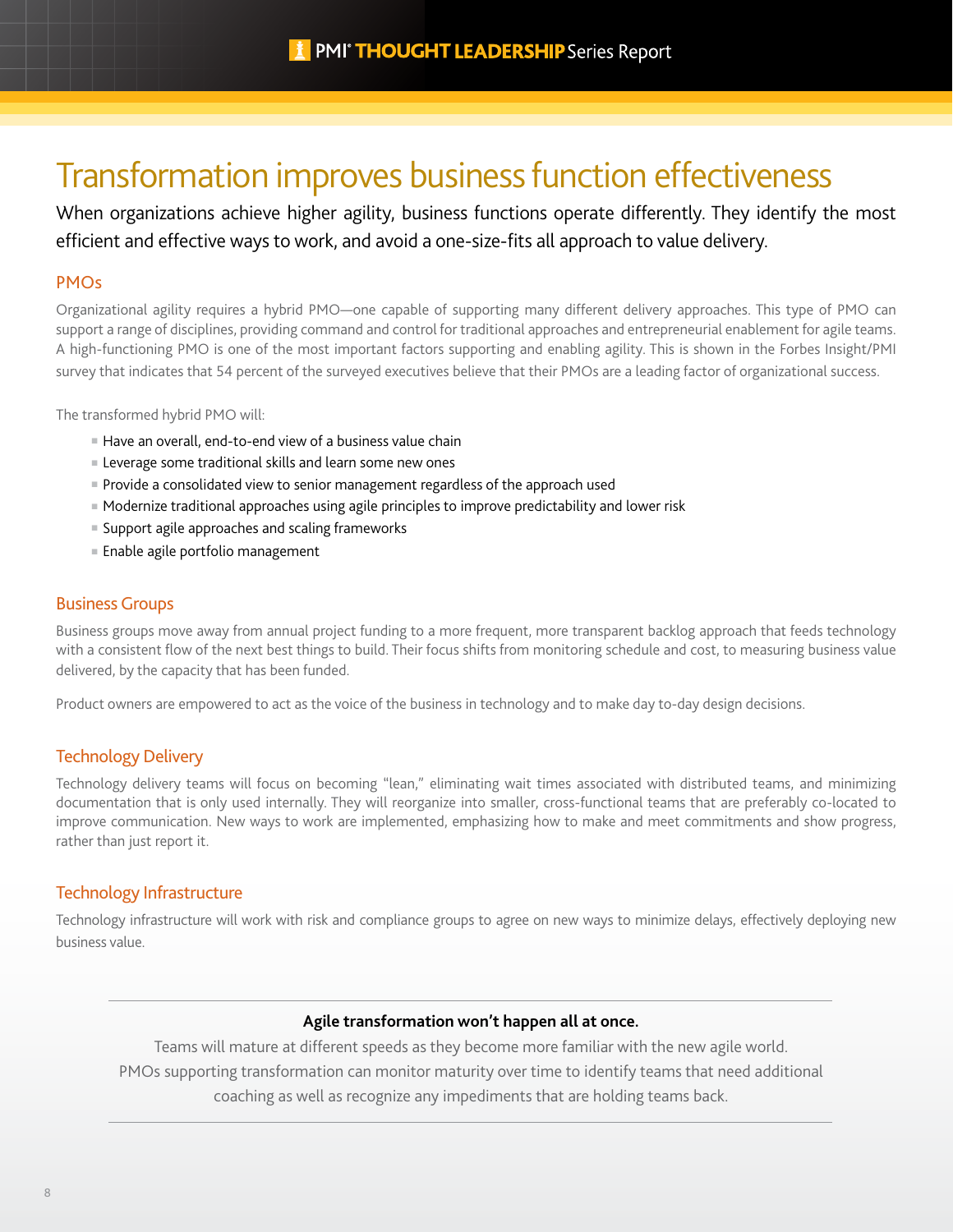### Bolster your transformation Conclusion and Implications:

Achieving organizational agility is a critical success factor for today's organizations. Greater agility increases competitiveness by speeding innovations to market and minimizing impacts from competitors. And because organizational agility is a competence and not a matter of method, we recommend focusing on the following areas for a successful agile transformation:

- > Consider the existing organizational culture
- > Focus on people
- > Manage the change
- > Use the PMO as a change agent to drive agile transformation
- > Establish a formal agile transformation program
- > Plan the transformation in waves
- > Mind the gap: The gap between highly agile and the rest is growing. In many industries, organizations are at the point where they must "pivot or perish."

Organizations that have had some success transforming their culture are reaping the rewards and starting to pull away from those that are still struggling. Now is the time to reinvigorate your agile transformation and start closing the gap with the leaders of the pack.

### The time for change is now— "

not in three to five years. This is a digital world that we're in. It's a very disruptive time and if you don't move with agility, you'll have difficulty meeting customer needs. We need to be able to respond with flexibility and speed to our customers."

**CHRIS STONE-STECKLEIN** | Senior Director of

*Source: Achieving Greater Agility: The essential influence of the C-suite*

### **THE BOTTOM LINE**

Increased organizational agility = Better performance = Higher customer satisfaction = Improved competitive advantage